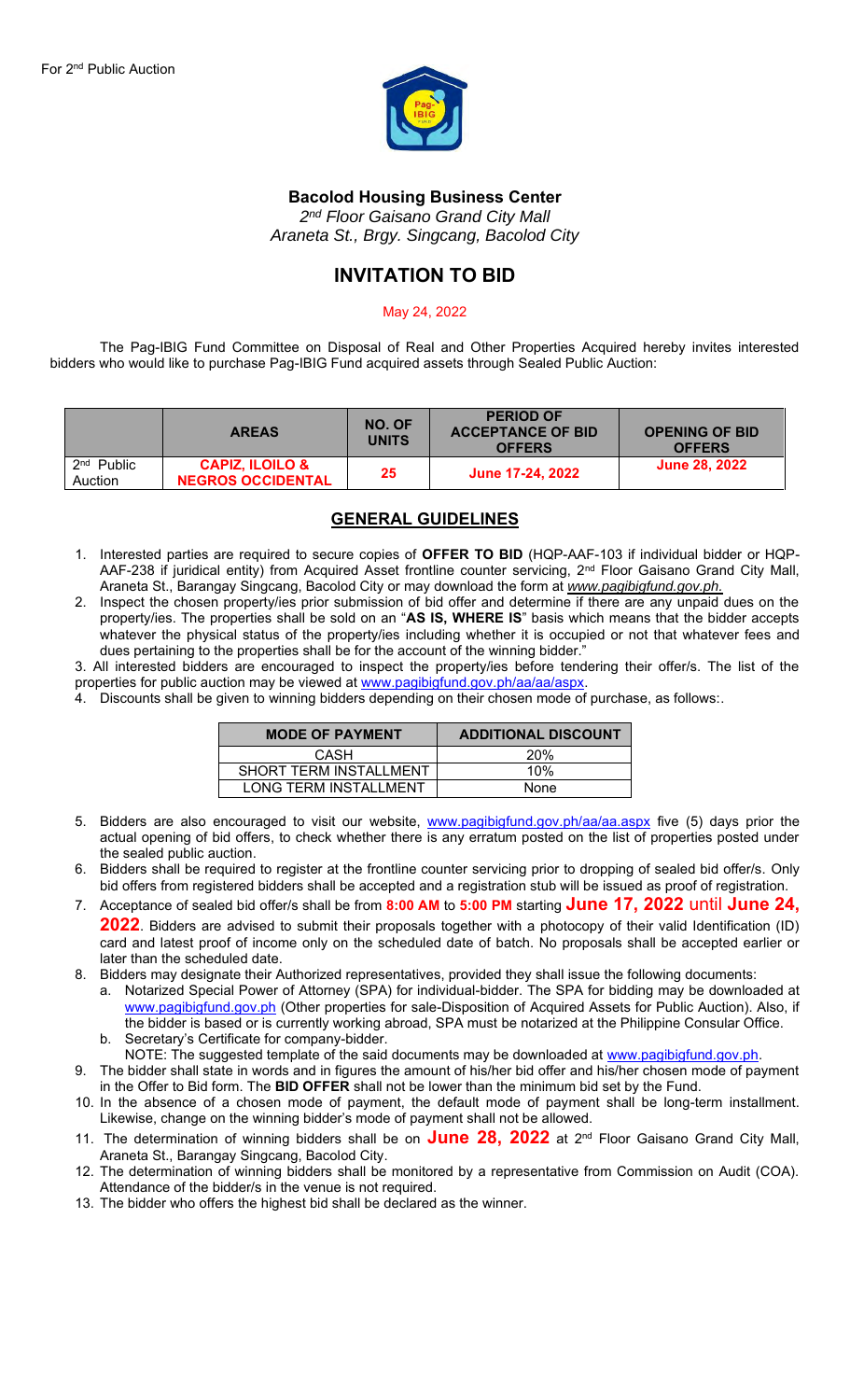- 14. In case there are identical offers constituting the highest bids, the tie shall be resolved by considering the Mode of Payment. The priority in terms of mode of payment shall be as follows:
	- a. Cash;
	- b. Short-Term Installment;
	- c. Long-Term Installment.
- 15. If there is still a tie after considering the mode of payment, it shall be resolved immediately through toss coin. However, in case there are more than two (2) highest bidders, the tie shall be resolved through draw lots.
- 16. The result of the sealed public auction shall be released and posted in the Pag-IBIG Fund official website at [www.pagibigfund.gov.ph.](http://www.pagibigfund.gov.ph/) Bidders are encouraged to check the result on the said website.
- 17. Any notification sent by Pag-IBIG Fund through email or SMS shall be sufficient compliance to the notification requirements and presumed to be deemed received by the buyer. In this regard, the Bidder shall ensure that the contact number and email address indicated on the Offer to Bid are active. The bidder shall inform Pag-IBIG Fund immediately on any changes on his/her contact number.
- 18. The winning bidder shall be required to pay his/her **BID BOND** equivalent to five percent **(5%)** of the **BID OFFER** and shall be paid within three **(3) working days** after the publication of the winning bidders. It shall be in Philippine Currency and may be in the form of cash or manager's check payable to Pag-IBIG Fund. It shall likewise serve as the down payment of the winning bidder.
- 19. For bidders whose bid bond is in the form of a **MANAGER'S CHECK**, are advised to adhere to the current Bangko Sentral ng Pilipinas' (BSP) memorandum relative to the proper handling of checks: Do not staple, crumple, fold, bind or pin checks.
- 20 .Payment of the remaining ninety five percent (95%) bid offer balance may either be thru any of the following modes:
	- a. **Cash Payment**  the balance on the net selling price shall be paid not later than thirty (30) calendar days from date of signing of Deed of Conditional Sale (DCS).
	- b. **Short-Term Installment**  the balance on the net selling price shall be paid in equal monthly installment and provided the chosen payment term shall not exceed twelve (12) months subject to an interest based on the Full Risk-Based Pricing Framework for three-year fixing period.
	- c. **Long-Term Installment**  payment shall be in the form of monthly amortization based on the approved term, which may be up to a maximum of thirty (30) years with the following considerations:
	- c.1. Approval and term shall be subject to eligibility requirements stipulated under the Circular 428 Omnibus Guidelines on Sale of Pag-IBIG Fund Real and Other Properties Acquired;
	- c.2. The amount shall be the bidder's bid offer, net of 5% downpayment;

c.3. The bidder shall be required to file his/her Long-Term Installment application and pay the following incidental expenses within thirty (30) calendar days from receipt of Notice of Award:

- Processing fee of Two Thousand Pesos (P2,000.00) shall be paid upon submission of complete requirements;
- Equity, if applicable;
- One-year advance insurance premiums (sales redemption insurance as well as non-life insurance);

c.4. In case the Bid Offer, net of the five percent (5%) bid bond and additional discount, is still higher than the approved amount for Long Term Installment, the amount in excess shall be treated as equity. It shall be paid by the buyer within thirty (30) calendar days from receipt of Notice of Conditional Approval of Sale (NCAS).

- c.5. Original Borrowers who wish to participate on the Sealed Public Auction sale shall not be allowed to avail long term installment as mode of payment. They may only submit offer thru cash or short-term installment basis.
- c.6. In case the application has been disapproved due to buyer's fault, the 5% bidder's bond shall be forfeited in favor of the Fund.
- 21. If the winning bidder fails or refuses to push through with the purchase of the property, or fails to pay in full the remaining balance within 30 calendar days from receipt of the Notice of Award (NOA), he shall lose his right as winning bidder and the 5% bidder's bond shall be forfeited in favor of the Fund.
- 22. The Fund shall declare the next highest bidder as the winning bidder in case the sale to the original winning bidder is cancelled. He shall be required to pay a down payment of 5% of the offer price within 15 calendar days from notification and the remaining ninety five percent (95%) of his/her bid offer within the approved payment period. In the event there are two (2) or more complying bidders, the same rule on resolving ties shall be applied.
- 23. Interested parties may visit our office at 2<sup>nd</sup> Floor Gaisano Grand City Mall, Araneta St., Brgy. Singcang, *Bacolod City* or contact **Ma. Imelda B. Tadifa, Joebert Mari P. Pacheco, Melstar P. Lopez, Cris Gabiota and Marc S. Jalapa** at tel. no. **(034) 707-1535** and cell phone nos. **0961-1444254/0927-1446454**. You may also email your inquiries for further details at **bacolodlmrd.lrru@pagibigfund.gov.ph**.

**PAG-IBIG FUND RESERVES THE RIGHT TO REJECT ANY OR ALL BIDS, TO WAIVE ANY FORMALITY THEREIN OR ACCEPT SUCH BIDS AS MAY BE CONSIDERED MOST ADVANTAGEOUS TO THE FUND. THE DECISION OF THE FUND IS FINAL AND BINDING**.

# **ENGR. NOLI D. ARMADA**

Officer – in - Charge Vice President – Home Lending Operations VisMin Chairman-Committee on Disposition of Acquired Asset